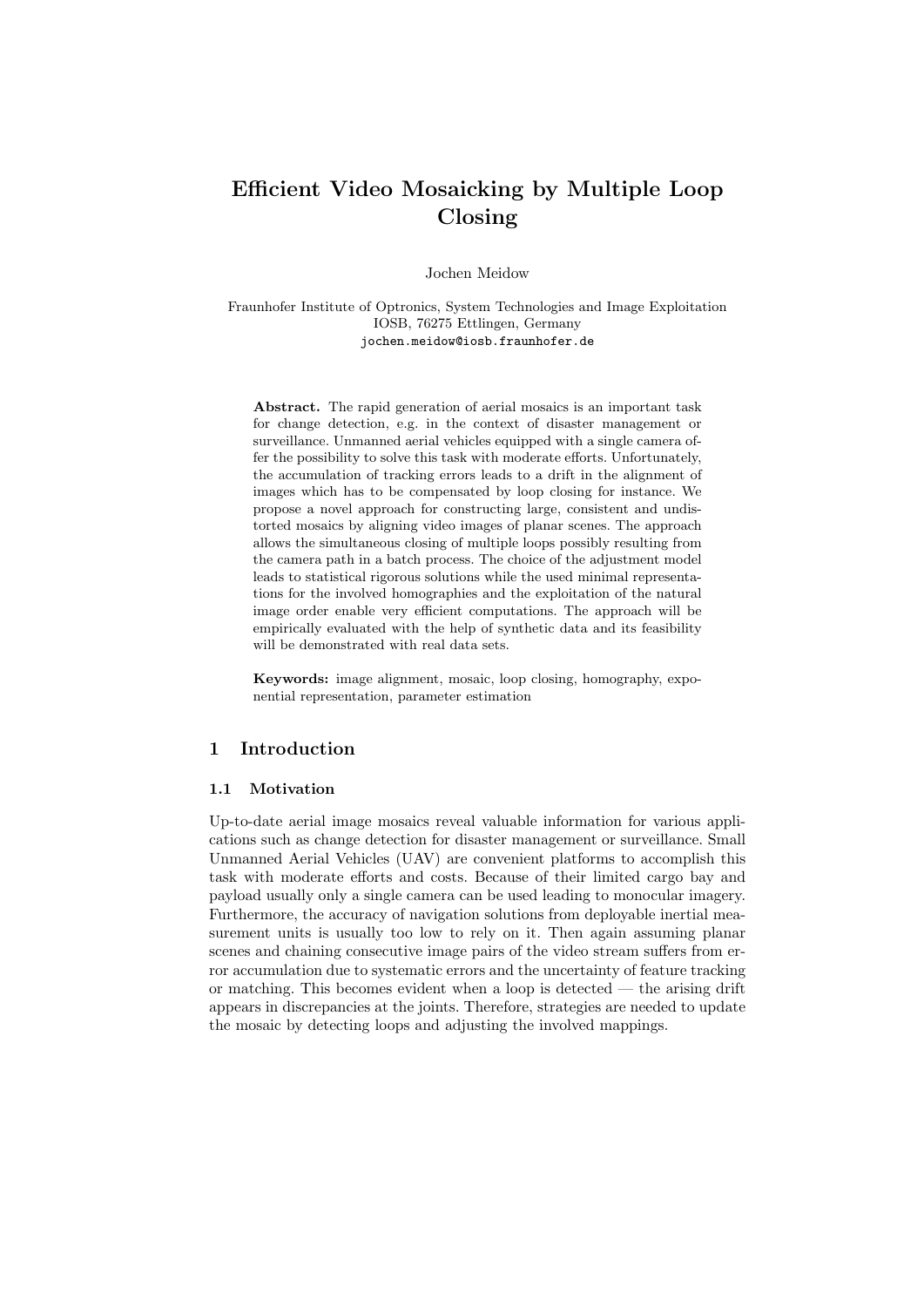## 1.2 Related Work

In [Szeliski](#page-11-0) [\(2006\)](#page-11-0) a comprehensive survey of mapping models is given together with a discussion on pros and cons of direct and feature-based image alignment, including global registration via bundle adjustment. These stitching techniques do not address the special nature of dense video streams explicitly.

In [Turkbeyler and Harris](#page-11-1) [\(2010\)](#page-11-1) aerial mosaics are build and geo-located in order to indicate movements on the ground. Observations for the corresponding adjustment task are the image-to-image homographies of a video stream captured by a downward looking airborne camera. The homographies are fixed by Euclidean normalization, i.e. by setting  $H_{33} = 1$ . The stochastic model assumes additive noise for the algebraic transformation parameters. An adjustment for loop closing is performed with the parameters of the image-to-mosaic transfor-mations for each image as unknowns.<sup>[1](#page-1-0)</sup> For problems of moderate size this leads already to huge band diagonal normal equation matrices with sparse off-diagonal terms. This makes the task of mosaicking several thousands of images computationally intensive, cf. [Unnikrishnan and Kelly](#page-11-2) [\(2002b\)](#page-11-2).

The detection of loops in an image sequence and another scheme for loop closing is discussed in [Caballero et al.](#page-10-0) [\(2007\)](#page-10-0): Loops are being hypothesized and detected by considering the pairwise Mahalanobis distances of the estimated positions of the image centers on the mosaic in conjunction with their uncertainties. For the subsequent update of the loops' homographies an optimization procedure is launched by applying and extended Kalman filter. For the subtraction within the filter's update equations a normalization of the homographies is necessary within each update step to fix the scale of the homogeneous representation.

#### 1.3 Contribution

We propose an efficient feature-based method to build large and globally consistent mosaics from video streams captured for instance by a downward looking airborne camera. The approach assumes planar scenes or a fixed projection center. Furthermore, we assume uncalibrated cameras but straight-line preserving optics, i.e. no presence of lens distortion. The approach allows multiple simultaneous loop closing in a batch process after a loop detection stage. Considering the image-to-image homographies as observations, we chose an adjustment model with constraints for theses homographies only, leading to small equation systems to be solved. The involved stochastic model rigorously incorporates the uncertainties of feature extraction, tracking, and matching respectively. By taking advantage of the utilized exponential representation of the homographies the computations become simple and efficient which paves the way for on-board computations.

<span id="page-1-0"></span> $\frac{1}{1}$  The authors use the term "bundle adjustment" while our notion on this concept implies the simultaneous estimation of motion parameters (homographies) and structure parameters (image feature positions).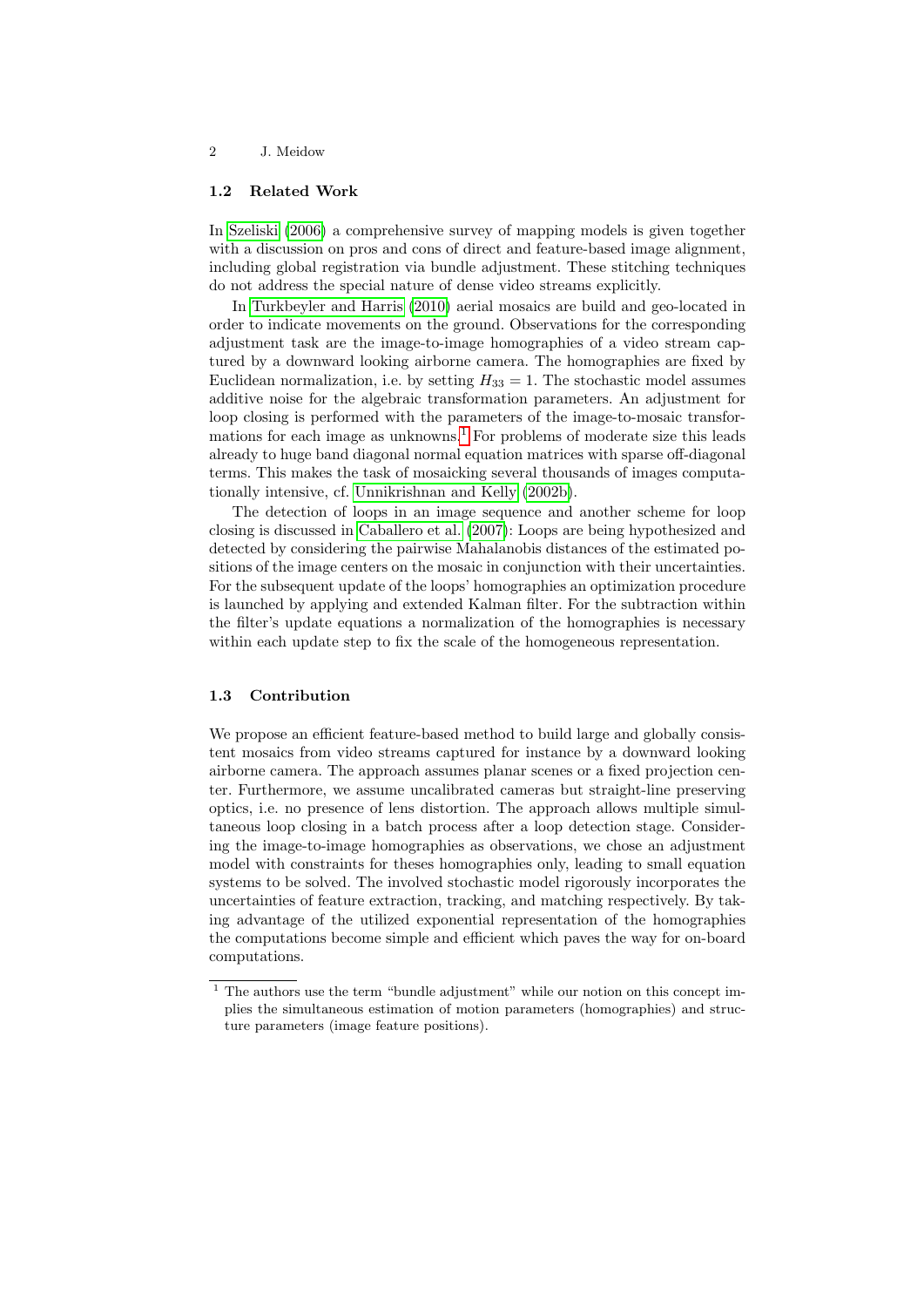## 2 Theoretical Background and Modeling

After defining a homography in general we introduce concepts and technical terms for certain homographies needed for the proposed loop closing technique. The discussed adjustment procedure including its model takes advantage of the used minimal parameterization and the resulting simplicity of the constraint equations for the loops to be closed.

#### 2.1 Notation and Preliminaries

Homogeneous vectors are denoted with upright boldface letters, e.g. x or H, Euclidean vectors and matrices with slanted boldface letters, e.g. l or R. For homogeneous coordinates "=" means an assignment or an equivalence up to a common scale factor  $\lambda \neq 0$ .

For the minimal parameterization of a homography we exploit the power series

<span id="page-2-0"></span>
$$
\exp\left(\mathbf{K}\right) = \sum_{k=0}^{\infty} \frac{1}{k!} \mathbf{K}^{k} = \mathbf{I}_{3} + \mathbf{K} + \frac{1}{2!} \mathbf{K}^{2} + \dots
$$
 (1)

being the matrix exponential for square matrices analogous to the ordinary exponential function.

For the analytical computations of Jacobians we will use the rule

<span id="page-2-1"></span>
$$
\text{vec}(\mathbf{A}\mathbf{B}\mathbf{C}) = (\mathbf{C}^{\mathsf{T}} \otimes \mathbf{A})\text{vec}(\mathbf{B})
$$
(2)

frequently where the vec operator stacks all columns of a matrix and  $\otimes$  denotes the Kronecker product.

#### 2.2 Homographies

Definition. A planar projective transformation is a linear transformation on homogeneous 3-vectors represented by a non-singular  $3 \times 3$  matrix  $\mathbf{H} = (H_{ii})$ , cf. [Hartley and Zisserman](#page-11-3) [\(2000\)](#page-11-3):

$$
\begin{bmatrix} u' \\ v' \\ w' \end{bmatrix} = \begin{bmatrix} H_{11} & H_{12} & H_{13} \\ H_{21} & H_{22} & H_{23} \\ H_{31} & H_{32} & H_{33} \end{bmatrix} \begin{bmatrix} u \\ v \\ w \end{bmatrix}
$$
 (3)

more briefly,  $x' = Hx$ . The transformation is unique up to scale and has therefore eight degrees of freedom. It can be written in inhomogeneous form as

$$
x' = \frac{H_{11}x + H_{12}y + H_{13}}{H_{31}x + H_{32}y + H_{33}} \quad \text{and} \quad y' = \frac{H_{21}x + H_{22}y + H_{23}}{H_{31}x + H_{32}y + H_{33}} \tag{4}
$$

with  $\mathbf{x} = [x, y, 1]^\mathsf{T}$  and  $\mathbf{x}' = [x', y', 1]^\mathsf{T}$ .

Homographies form a group. Thus, one can "undo" a transformation by computing and applying the inverse transformation (matrix inversion). The concatenation or chaining of two or more transformations results from direct matrix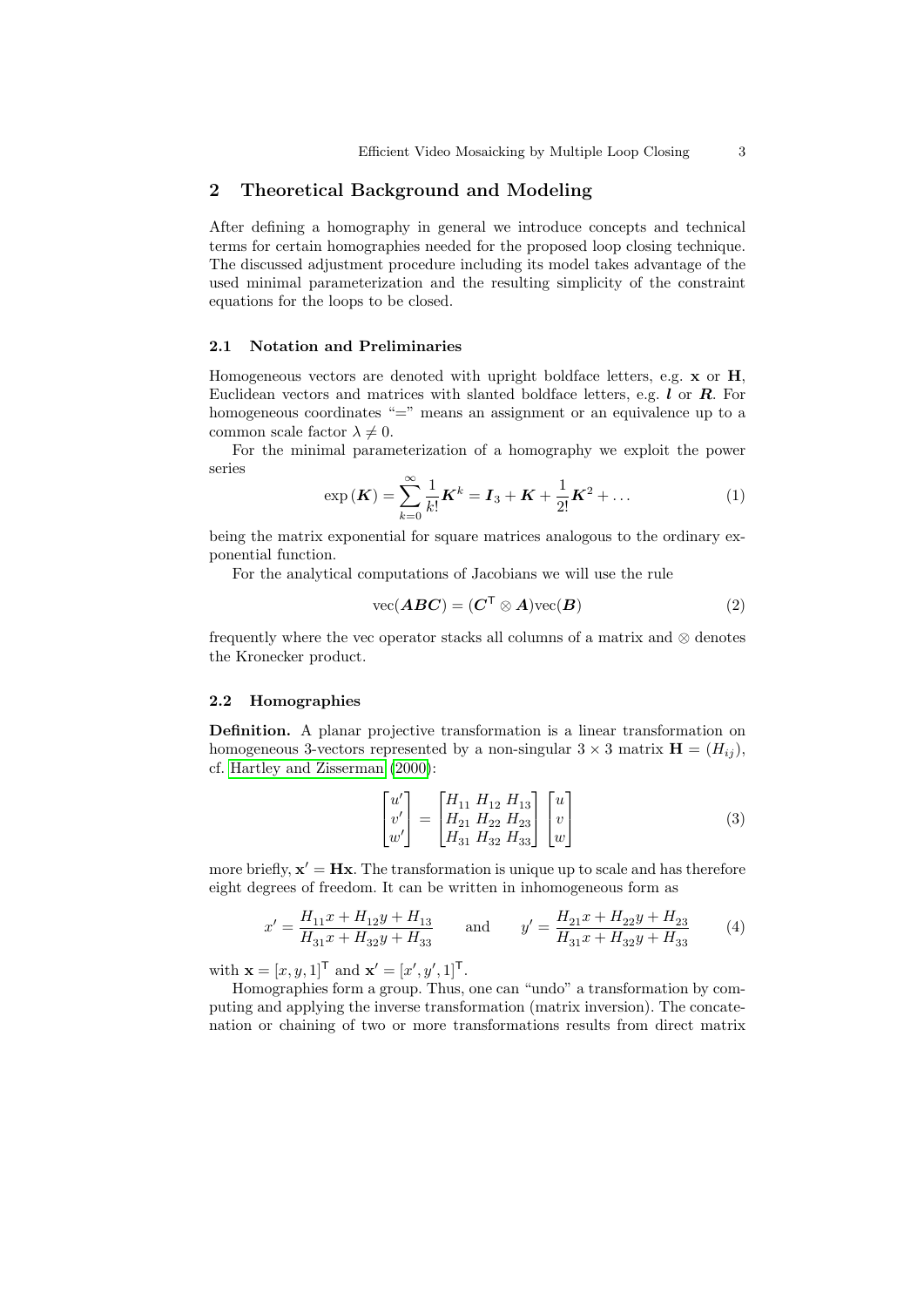multiplication. In the following we will use products of homography matrices extensively and will denoted them by an overbar representing sequential chaining of temporal adjacent images within the video stream. The homography matrix for the transformation from image  $i$  to image  $k$  reads

<span id="page-3-1"></span>
$$
{}^{k}\overline{\mathbf{H}}_{i} = \prod_{j=i}^{k-1} {}^{j+1}\mathbf{H}_{j}
$$
\n
$$
\tag{5}
$$

where the product symbol induces matrix multiplications from the left.

Sequential Links and Cross Links. During a flight essentially two kinds of links can occur. For the characterization of these links we adopt the terminology used in [Turkbeyler and Harris](#page-11-1) [\(2010\)](#page-11-1): Pairwise homographies of consecutive, temporal adjacent images are called sequential links. Other homographies are given by image pairs with overlap at crossings after completing a circuit. They constitute the cross links of non-temporally adjacent images used for loop closing. Figure [1](#page-3-0) shows on the left side an example for a flight with numerous sequential links and a few cross links which can be used to adjust the corresponding loops.

The chaining by homographies can be considered as a topological graph which is non-planar in general. Its cycles constitute the loops. Single connected components are part of no loop. Thus, they will not be affected by the adjustment. The set of cycles that may be used must form an independent and complete cover. Figure [2](#page-4-0) shows such a fundamental cycle basis. Of course, choosing the smallest-size cycle basis would reduce the computational costs, cf. [Unnikrishnan](#page-11-2) [and Kelly](#page-11-2) [\(2002b\)](#page-11-2). But for the sake of simplicity we establish loops along the camera path only.

Cumulative Homographies. In analogy to cumulative sums and cumulative products we define a cumulative homography as the concatenation of homographies starting with the very first sequential homography  ${}^{2}H_{1}$  between image 1



<span id="page-3-0"></span>Fig. 1. Left: A hypothetical flight (sequential links in black) with four established cross links (gray) schematically. Right: The corresponding topological graph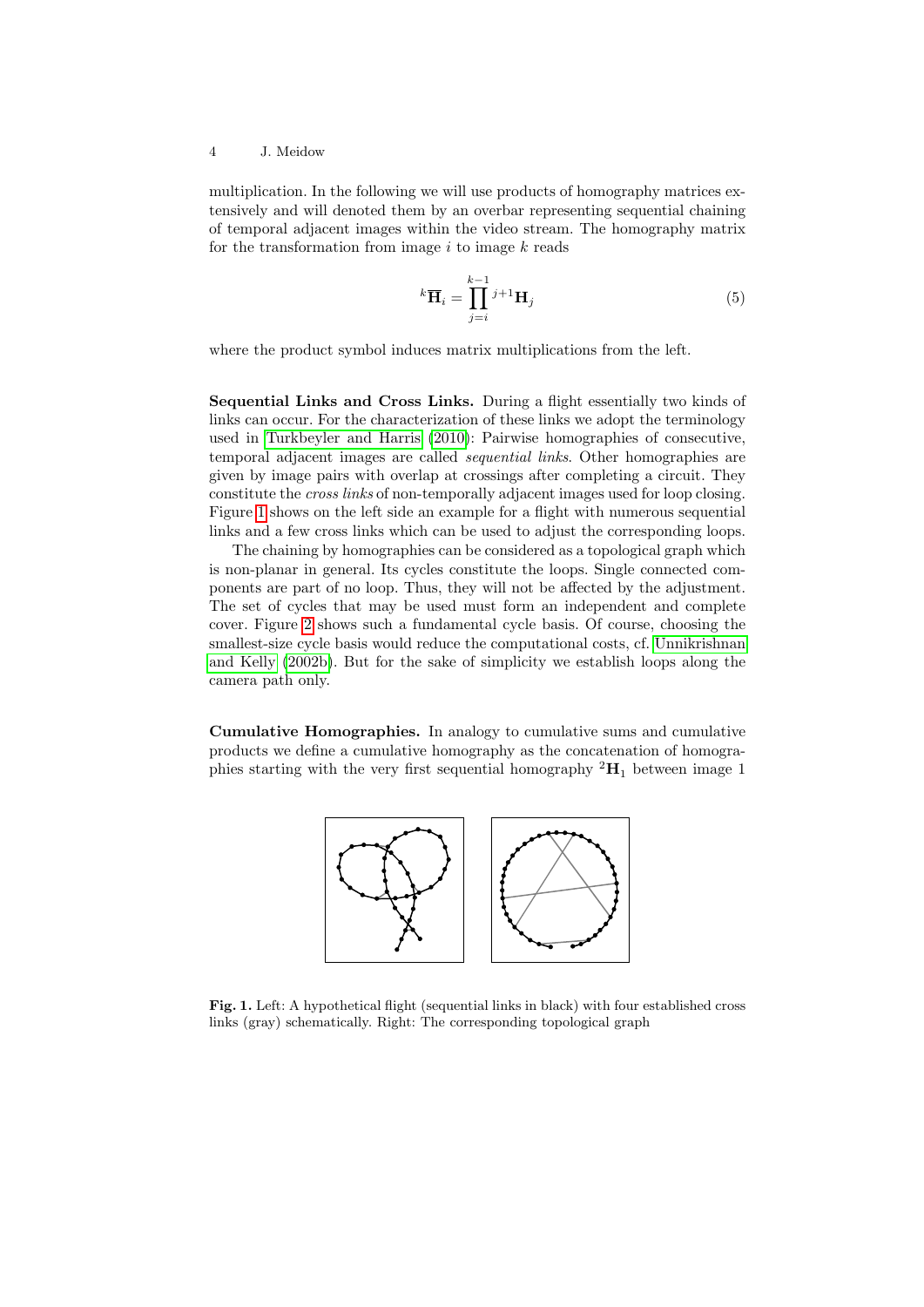

<span id="page-4-0"></span>Fig. 2. The cycle basis for the graph depicted in Figure [1](#page-3-0) resulting from four detected and established loops along the flight path

and 2:

$$
{}^{i}\overline{\mathbf{H}}_{1} = \prod_{k=1}^{i-1} {}^{k+1}\mathbf{H}_{k}
$$
\n
$$
\tag{6}
$$

In the following we will extensively use these entities. The subsequence [\(5\)](#page-3-1) from image  $i$  to image  $k$  for instance can easily represented by

<span id="page-4-2"></span>
$$
{}^{k}\overline{\mathbf{H}}_{i} = {}^{k}\overline{\mathbf{H}}_{1} {}^{1}\overline{\mathbf{H}}_{i} = {}^{k}\overline{\mathbf{H}}_{1} \left( {}^{i}\overline{\mathbf{H}}_{1} \right) ^{-1} \tag{7}
$$

using cumulative homographies only.

#### 2.3 Parameterization

Fixing the scale of a homography in homogeneous representation can be accomplished in various ways: Popular approaches are the fixing of one matrix element or the matrix' Frobenius norm. Fixing one of the elements of  $\mathbf{H} = (H_{mn})$ , e.g.  $H_{33} = 1$ , is too restrictive since the case of zero or close to zero entries cannot be excluded in general, cf. [\(Hartley and Zisserman, 2000,](#page-11-3) p. 41). Fixing the scale by the Frobenius norm, i.e.  $||\mathbf{H}|| = 1$ , is frequently used to obtain closed form solutions as this constraint is quadratic in the elements of the matrix H. Both approaches suffer from numerical problems when chaining many transformations as needed for cumulative homographies. Thus, usually a computational expensive re-normalization is necessary after each multiplication. More favorable is the constraint  $det(\mathbf{H}) = 1$  which opens up the vista of minimal representations, too.

Exponential Representation. Minimal representations have recently attract increased attention, cf. Förstner  $(2010)$ . By avoidance of redundancy additional parameters constraints become superfluous and the resulting equation systems smaller.

A homography matrix can be decomposed in an approximate transformation  $H_0$  and a small, unknown correcting homography  $\Delta H$ 

<span id="page-4-1"></span>
$$
\mathbf{H} = \Delta \mathbf{H} \cdot \mathbf{H}_0. \tag{8}
$$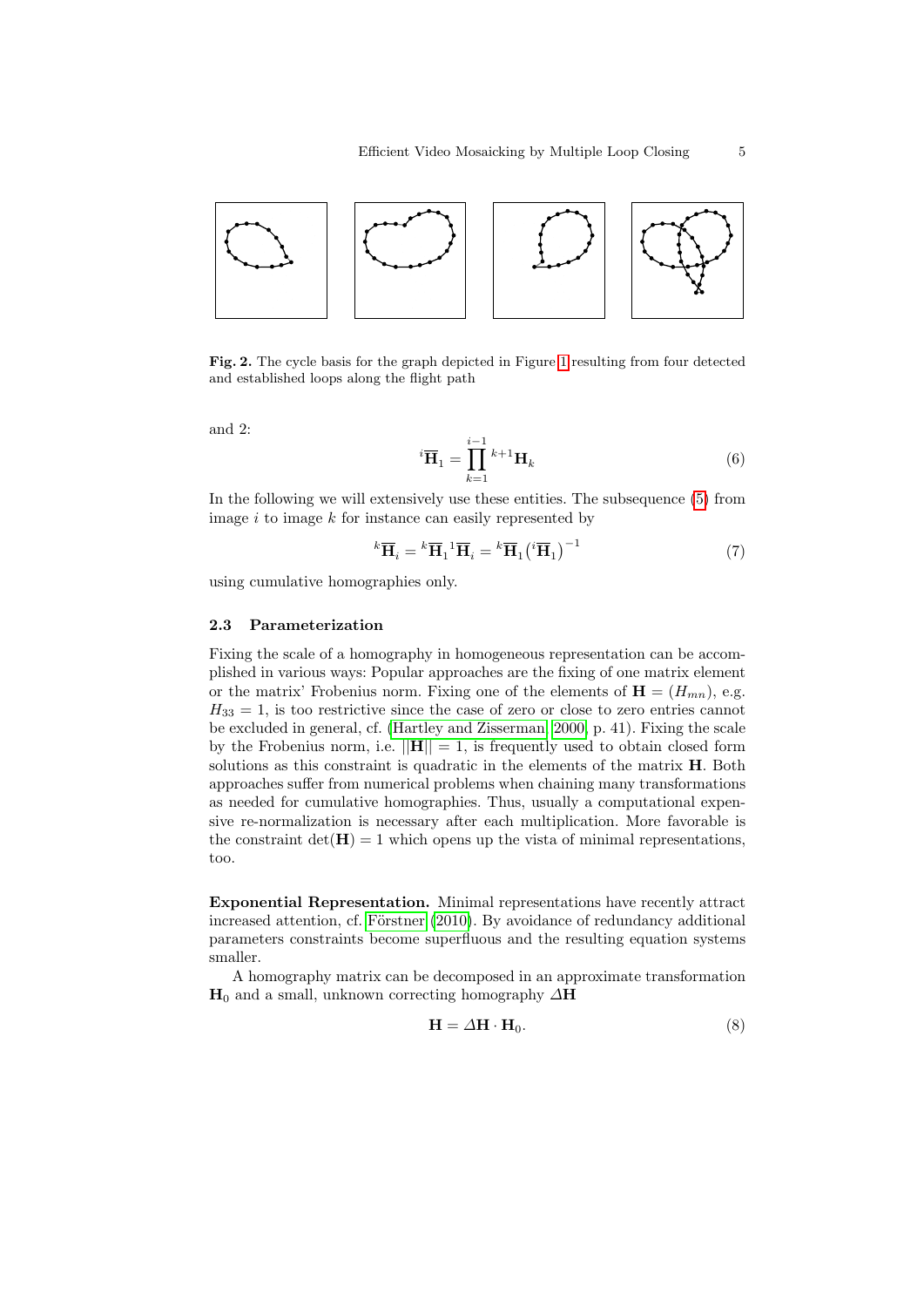This multiplicative expansion facilitates linearization. If both matrices on the r.h.s. have determinant one, the resulting homography matrix has determinant one, too. This can be achieved by using the exponential representation  $\Delta H =$  $\exp(K)$ , cf. [\(1\)](#page-2-0), for the homography update. For square matrices **A** the relation  $\det(\exp(A)) = \exp(\text{tr}(A))$  holds. Thus, requiring  $\det(\Delta H) = 1$  is equivalent to  $tr(K) = 0$ . The matrix

<span id="page-5-0"></span>
$$
\boldsymbol{K} = \begin{bmatrix} k_1 & k_4 & k_7 \\ k_2 & k_5 & k_8 \\ k_3 & k_6 & -k_1 - k_5 \end{bmatrix}
$$
 (9)

is trace-less and depends linearly on the eight parameters  $\mathbf{k} = [k_1, \ldots, k_8]^T$ constituting the correction parameters, cf. [Begelfor and Werman](#page-10-2) [\(2005\)](#page-10-2).

Error Propagation. In the following we will use the exponential representation only. Estimates  $(k, \Sigma_{\widehat{k}\widehat{k}}, H_0)$  for the unknown homography parameters and their corresponding covariance matrix are obtained by given sets of point correspondencies with  $k = 0$  since  $H_0$  is updated during the estimation process. The estimated covariance matrix for the nine corresponding homography parameters  $\hat{\mathbf{h}} = \text{vec}(\widehat{\mathbf{H}})$  is obtained by error propagation for the update transformation [\(8\)](#page-4-1) with

<span id="page-5-1"></span>
$$
G = \begin{bmatrix} I_8 \\ -1, 0, 0, 0, -1, 0, 0, 0 \end{bmatrix}
$$
 (10)

since  $\text{vec}(\boldsymbol{K}) = \boldsymbol{G}\boldsymbol{k}$  holds for [\(9\)](#page-5-0). The Jacobian for the error propagation  $\widehat{\boldsymbol{\Sigma}}_{\widehat{h}\widehat{h}} =$  $J\hat{\Sigma}_{\widehat{k}\widehat{k}}J^{\mathsf{T}}$  is then simply  $J = (\mathbf{H}_{0}^{\mathsf{T}} \otimes I_{3})\mathbf{G}$  being a specialization of the rule [\(2\)](#page-2-1). For synthetic data we validate this stochastic model in subsection [4.1.](#page-8-0)

## 3 Realization

This contribution focuses on the loop closing procedure explicated below in the subsections [3.2](#page-6-0) and [3.3.](#page-7-0) Nevertheless, in the following subsection we present at least an idea how the search area for potential loop closure events can be narrowed down.

#### <span id="page-5-2"></span>3.1 Loop Detection

For the generation of hypothetical loops we consider the Mahalanobis distances between the (error free) image center  $\mathbf{x}_c$  and its transformation  ${}^j\mathbf{x}_c = {}^j\mathbf{H}_i\mathbf{x}_c$  for each image pair  $(i, j)$ . The homographies can be obtained from the cumulative ones by [\(7\)](#page-4-2). Applying the law of error propagation for the relation  ${}^j\overline{\mathbf{H}}_1 = {}^j\overline{\mathbf{H}}_i {}^i\overline{\mathbf{H}}_1$ we get the uncertainty of the homography  ${}^{j}\overline{\mathbf{H}}_{i}$ . In terms of the covariance matrices  $^{i}\overline{\Sigma}_{1}$  and  $^{j}\overline{\Sigma}_{1}$  of the cumulative homographies it is

$$
{}^{j}\overline{\Sigma}_{i} = A^{-1}({}^{j}\overline{\Sigma}_{1} - B^{i}\overline{\Sigma}_{1}B^{\mathsf{T}})A^{-\mathsf{T}}, \tag{11}
$$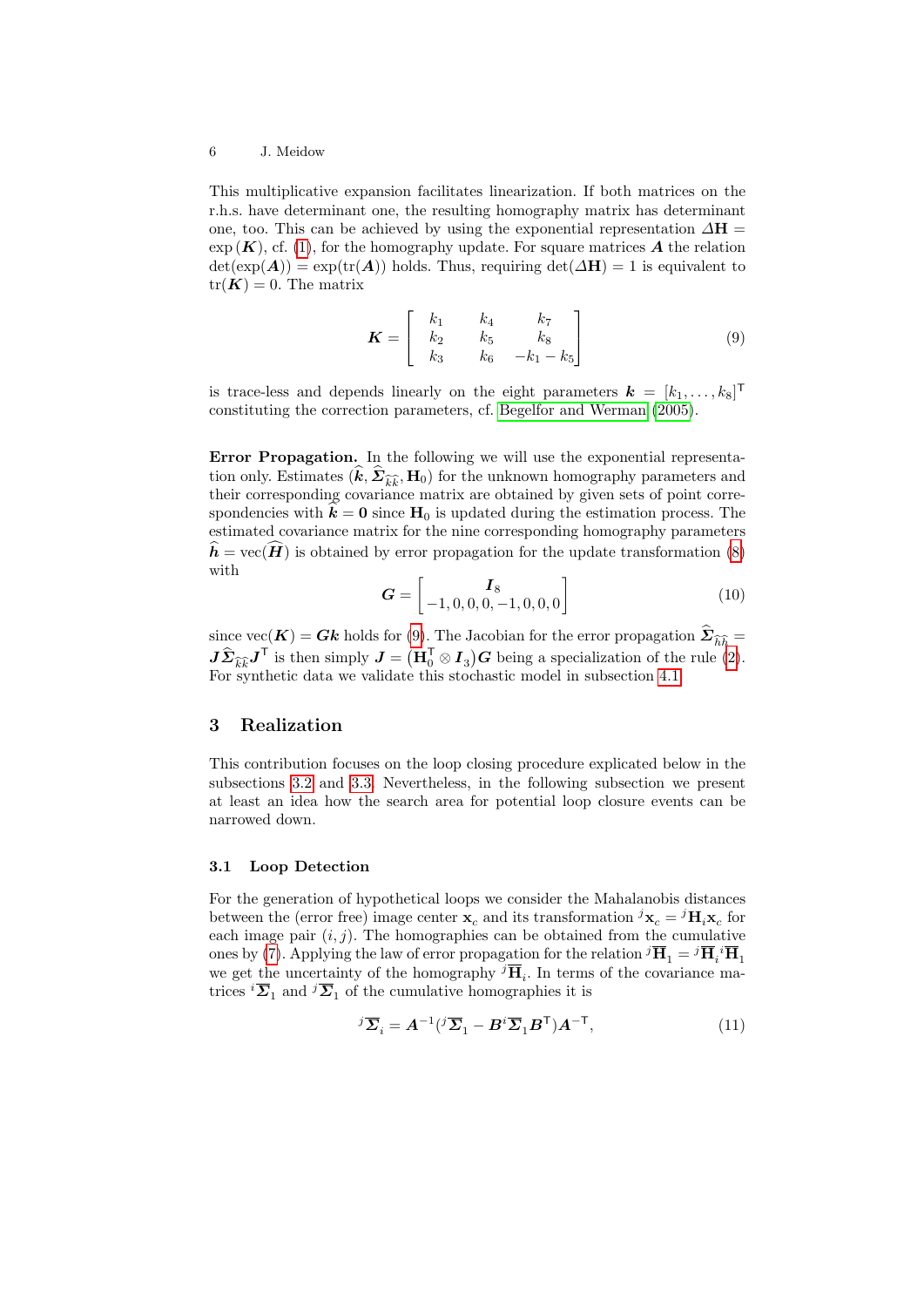with  $A = {}^{i}\overline{H}_{1} \otimes I_{3}$ ,  $B = I_{3} \otimes {}^{j}\overline{H}_{i}$ , and the corresponding independence assumption.

Hence, the covariance matrix of the predicted image center  ${}^{j}$ **x**<sub>c</sub> in homogeneous coordinates is  $\Sigma_{dd} = C^j \overline{\Sigma}_i C^{\mathsf{T}}$  with  $C = \mathbf{x}_c^{\mathsf{T}} \otimes I_3$  and the Mahalanobis distances read

<span id="page-6-1"></span>
$$
d_{ij}^2 = \mathbf{d}^{\mathsf{T}} \mathbf{\Sigma}_{dd}^+ \mathbf{d} \qquad \text{with} \quad \mathbf{d} = {}^j \mathbf{x}_c - \mathbf{x}_c \tag{12}
$$

with spherical normalized entities.

Figure [5](#page-10-3) visualizes the discretized reciprocal values of the computed Mahalanobis distances [\(12\)](#page-6-1) for the example prepared in the introduction and carried out later in subsection [4.2.](#page-8-1) The image clearly reveals the four loop closing events sketched in Figure [1](#page-3-0) by regions of local minima.

#### <span id="page-6-0"></span>3.2 Adjustment Model and Adjustment Procedure

In practice, the number of video frames is large which prohibits approaches estimating all image-to-mosaic homographies. Therefore, we carry out an adjustment for the image-to-image homographies which constitute loops, only. For closing the loops' gaps we chose the adjustment model with constraints between observations only, cf. [Koch](#page-11-4) [\(1999\)](#page-11-4); [McGlone et al.](#page-11-5) [\(2004\)](#page-11-5). In the following we consider the estimated correction parameters  $\hat{k} = 0$  for the homographies as observations accompanied by their estimated covariance matrices  $\Sigma_{\hat{k}\hat{k}}$ . Since the number of loops is usually small we get small equation systems, too.

**Adjustment Model.** Among N observations l we have the G constraints  $g(\hat{l}) =$ **0** which have to hold for the true values as well as for the estimated values  $\hat{l}$ , namely the fitted observations  $\hat{l} = l + \hat{v}$  with the estimated corrections  $\hat{v}$ . An initial covariance matrix  $\Sigma_{ll}^{(0)}$  of the observations is assumed to be known and related to the true covariance matrix  $\Sigma_{ll}$  by  $\Sigma_{ll} = \sigma_0^2 \Sigma_{ll}^{(0)}$  with the possibly unknown scale factor  $\sigma_0^2$  which can be estimated from the residuals.

Linearization of the constraints by Taylor expansion yields

$$
g(\hat{l}) = g(l_0) + J\widehat{\Delta l} + \dots \tag{13}
$$

with approximate values  $l_0$  and  $\hat{l} = l + \hat{v} = l_0 + \hat{\Delta l}$ . Thus the linear model is  $g_0 + J\hat{v} = 0$  with the contradiction vector  $g_0 = g(l_0) + J(l - l_0)$ .

The Lagrangian incorporating the method of least squares reads

$$
L = \frac{1}{2} \widehat{\mathbf{v}}^{\mathsf{T}} \mathbf{\Sigma}_{ll}^{-1} \widehat{\mathbf{v}} + \boldsymbol{\lambda}^{\mathsf{T}} (\boldsymbol{g}_0 + \boldsymbol{J} \widehat{\boldsymbol{v}})
$$
(14)

and its minimization w.r.t. the residuals and the Lagrangian multipliers  $\lambda$  yields the estimates

<span id="page-6-2"></span>
$$
\widehat{\boldsymbol{v}} = -\boldsymbol{\Sigma}_{ll}\boldsymbol{J}^{\mathsf{T}}\big(\boldsymbol{J}\boldsymbol{\Sigma}_{ll}\boldsymbol{J}^{\mathsf{T}}\big)^{-1}\boldsymbol{g}_{0}
$$
\n(15)

for the estimated corrections being the negative residuals.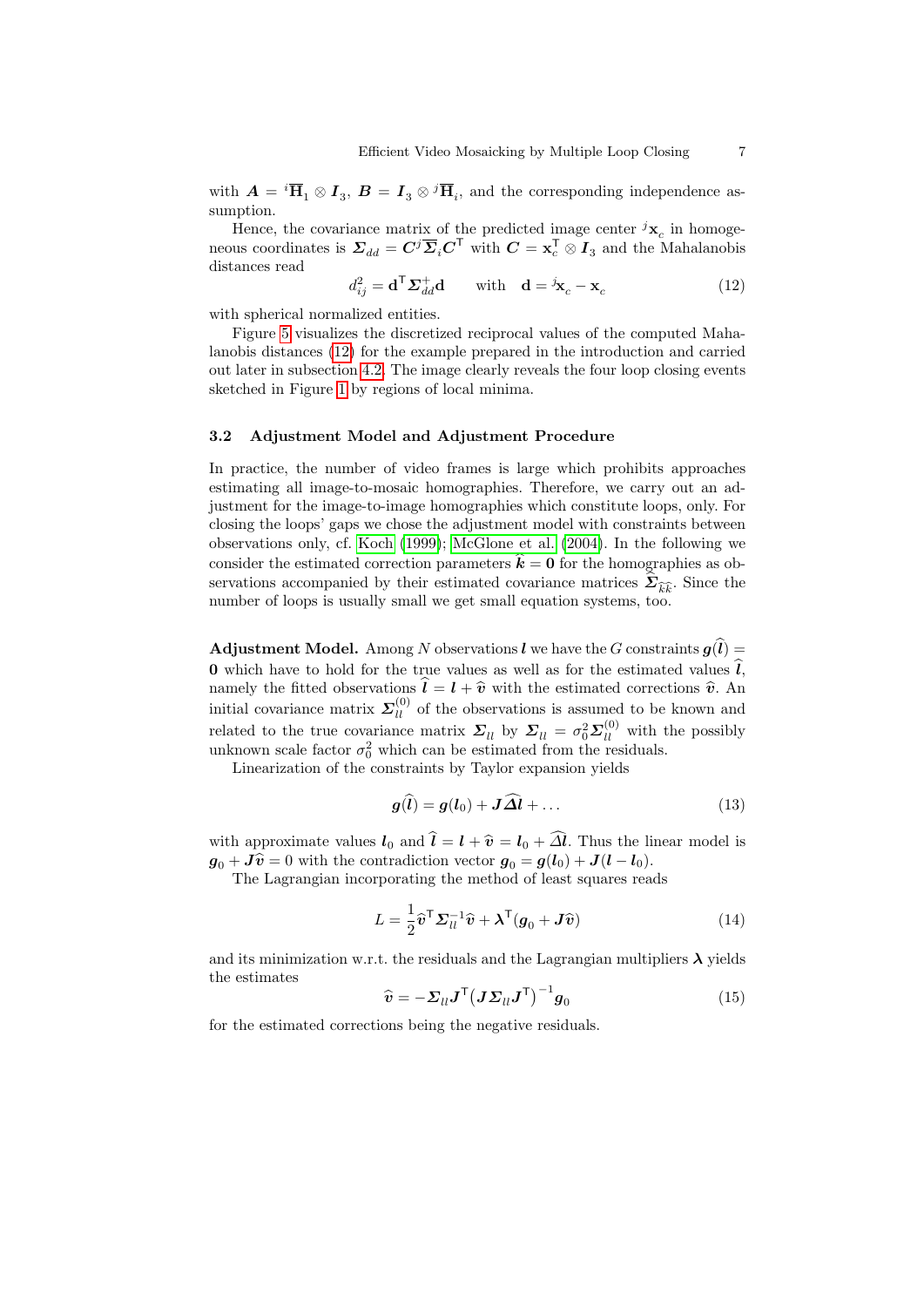Adjustment Procedure. The covariance matrix for observations  $l =$  $[\mathbf{k}_1, \mathbf{k}_2, \ldots]^\mathsf{T}$  is block-diagonal

$$
\Sigma_{ll} = \text{Diag}\left(\Sigma_{k_1k_1}, \Sigma_{k_2k_2}, \ldots\right) \tag{16}
$$

with  $8 \times 8$  blocks and has full rank. The size of the matrix to be inverted for the estimation [\(15\)](#page-6-2) is small for problems of moderate size and complexity. Its size is  $8L \times 8L$  with the number of loops L.

During the iterative estimation procedure we do not update the adjusted observations but the approximate homography matrices  $\mathbf{H}_0$  by applying  $\mathbf{H}_0^{(\nu+1)}$  =  $\exp(\widehat{\mathbf{K}})\mathbf{H}_{0}^{(\nu)}$  where  $\nu$  is the iteration number. The adjusted "observations" k remain zeros.

#### <span id="page-7-0"></span>3.3 Loop Constraints and Jacobians

**Loop Constraints.** With the observed cross links  ${}^k\mathbf{H}_i$  and the observed cumulative homographies  ${}^k\overline{\mathbf{H}}_i$  the constraints  $\boldsymbol{g}(\boldsymbol{l}_0)$  for each loop are simply

$$
{}^{k}\overline{\mathbf{H}}_{i} - {}^{k}\mathbf{H}_{i} = \mathbf{O}_{3\times3} \tag{17}
$$

with  $\det(\mathbf{H}_{\bullet}) = 1$  for all homography matrices. One has to select eight independent equations. An alternative formulation of the loop constraints is  ${}^{k}\overline{\mathbf{H}}_{i}{}^{i}\mathbf{H}_{k} = \mathbf{I}_{3}$  cf. [Unnikrishnan and Kelly](#page-11-6) [\(2002a\)](#page-11-6), whereby the Jacobian w.r.t. the cross links depends on the sequential links, too.

**Jacobians.** For the cross links the exponential representation is  ${}^k\mathbf{H}_i = \Delta \mathbf{H} \cdot$  $H_0 \approx \Delta H (I_3 + K) H_0$  and therefore the Jacobian w.r.t. the parameters  $k_i$  is

$$
\mathbf{J}_c^{(i)} = -(\mathbf{H}_0^{\mathsf{T}} \otimes \mathbf{I}_3) \mathbf{G} \tag{18}
$$

with [\(10\)](#page-5-1) and the rule [\(2\)](#page-2-1). For sequential links we consider the update  ${}^k\overline{H}_i$  =  ${}^{k}\overline{\mathbf{H}}_{j} \cdot \Delta \mathbf{H}_{j}{}^{j}\overline{\mathbf{H}}_{i}$  for a homography as part of a sequence from frame i to k. Expressed in terms of cumulative homographies this reads

$$
{}^{k}\overline{\mathbf{H}}_{i} = {}^{k}\overline{\mathbf{H}}_{1} {}^{1}\overline{\mathbf{H}}_{j} \cdot \Delta \mathbf{H}_{j} \cdot {}^{j}\overline{\mathbf{H}}_{1} {}^{1}\overline{\mathbf{H}}_{i} = {}^{k}\overline{\mathbf{H}}_{1} \left( {}^{j}\overline{\mathbf{H}}_{1} \right)^{-1} \cdot \Delta \mathbf{H}_{j} \cdot {}^{j}\overline{\mathbf{H}}_{1} \left( {}^{i}\overline{\mathbf{H}}_{1} \right)^{-1} \tag{19}
$$

with the cumulative homographies for the start frames  ${}^{i}\overline{H}_{1}$  and the end frames  ${}^{k}\overline{H}_{1}$  of each loop. The Jacobians of the cross links w.r.t. the correction parameters  $k_i$  are now

$$
\mathbf{J}_s^{(j)} = \left[ \left( {}^{j} \overline{\mathbf{H}}_1 {}^{i} \overline{\mathbf{H}}_1^{-1} \right)^{\mathsf{T}} \otimes \left( {}^{k} \overline{\mathbf{H}}_1 {}^{j} \overline{\mathbf{H}}_1^{-1} \right) \right] \mathbf{G}.
$$
 (20)

The joint Jacobian is a full matrix for the sequential links augmented by a usually much smaller block-diagonal matrix for the L cross links

$$
J = \begin{bmatrix} J_s^{(1)} & J_c^{(1)} & O & \dots & O \\ J_s^{(2)} & O & J_c^{(2)} & \dots & O \\ \vdots & \vdots & \vdots & \ddots & \vdots \\ J_s^{(L)} & O & O & \dots & J_c^{(L)} \end{bmatrix} . \tag{21}
$$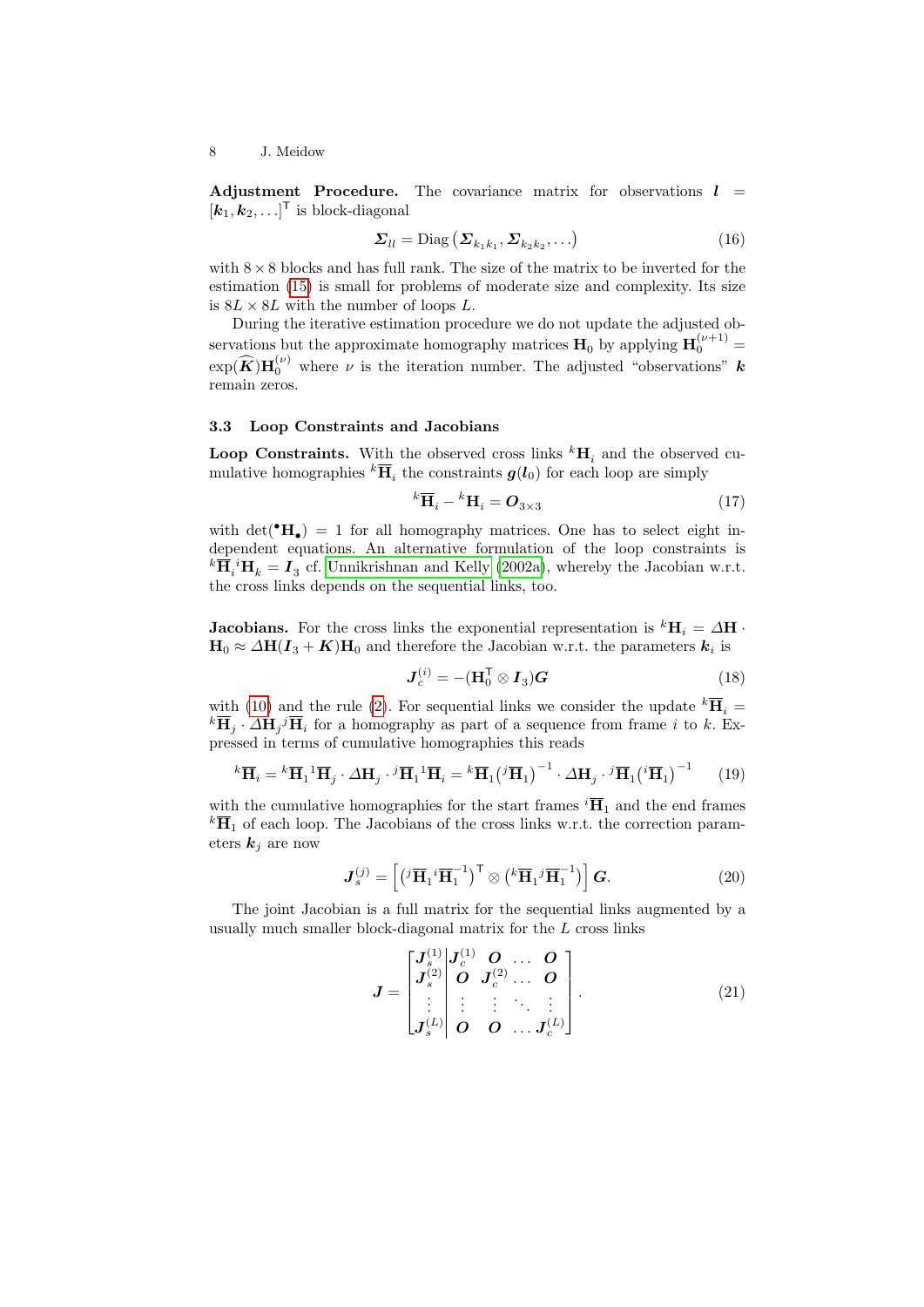Its entries depend on cumulative homographies between the start and end image of each loop only.

Note that no special treatment of the homographies not being part of any loop is necessary. The corresponding estimates for the corrections [\(15\)](#page-6-2) will simply be zeros. No case-by-case analysis is necessary.

# 4 Experiments

In the following the proposed approach will be empirically evaluated with the help of synthetic data sets and its feasibility will be demonstrated with real data sets.

#### <span id="page-8-0"></span>4.1 Numerical Simulation

To validate the stochastic model of the homography parameterization and to evaluate the performance of the proposed loop closing approach we used simulated data. For each homography we generated a random transformation next to the identity with the eight parameters  $\mathbf{k} = (k_i)$  being Gaussian distributed according to  $k_i \sim N(0, 0.02)$ . Then 50 points  $x_i$  with coordinates uniformly distributed in  $[-1, +1]$  have been transformed according to  $\mathbf{x}'_i = \mathbf{H}\mathbf{x}_i$  and  $H = exp(K)$ . Gaussian noise with  $\sigma = 0.001$  has finally been added to all coordinates.

Figure [3](#page-9-0) shows the empirical distribution of the Mahalanobis distance

<span id="page-8-2"></span>
$$
d = \left(\widehat{\boldsymbol{h}} - \widetilde{\boldsymbol{h}}\right)^{\mathsf{T}} \widehat{\boldsymbol{\Sigma}}_{\widehat{\boldsymbol{h}}\widehat{\boldsymbol{h}}}^{\mathsf{T}} \left(\widehat{\boldsymbol{h}} - \widetilde{\boldsymbol{h}}\right)
$$
\n<sup>(22)</sup>

for the estimated parameters  $\widehat{\boldsymbol{h}} = \text{vec}(\widehat{\mathbf{H}})$  w.r.t. the true homography parameters he obtained for 1,000 samples. As to be expected, the distribution follows the  $\chi^2_{8}$ distribution.

To specify the performance of the loop closing procedure, we generated various sets of sequential and cross links with loops consisting of 100 sequential links in each case. Figure [4](#page-9-1) summarizes the computational times needed for these configurations using non-optimized Matlab code. The number of iterations has been three for the adjustment procedure. The results show that the computational time needed is proportional to the number of homographies to be considered and to the number of loops to be closed.

## <span id="page-8-1"></span>4.2 Real Data

For the provision of imagery we abused a virtual globe as camera simulator. This guarantees the model assumptions to be valid; all uncertainties stems from tracking and matching respectively. The camera path corresponds to the topology depicted in Figure [1](#page-3-0) with varying height above ground and changing roll, pitch, and yaw angles. During the flight the camera fulfilled a 180-degree-turn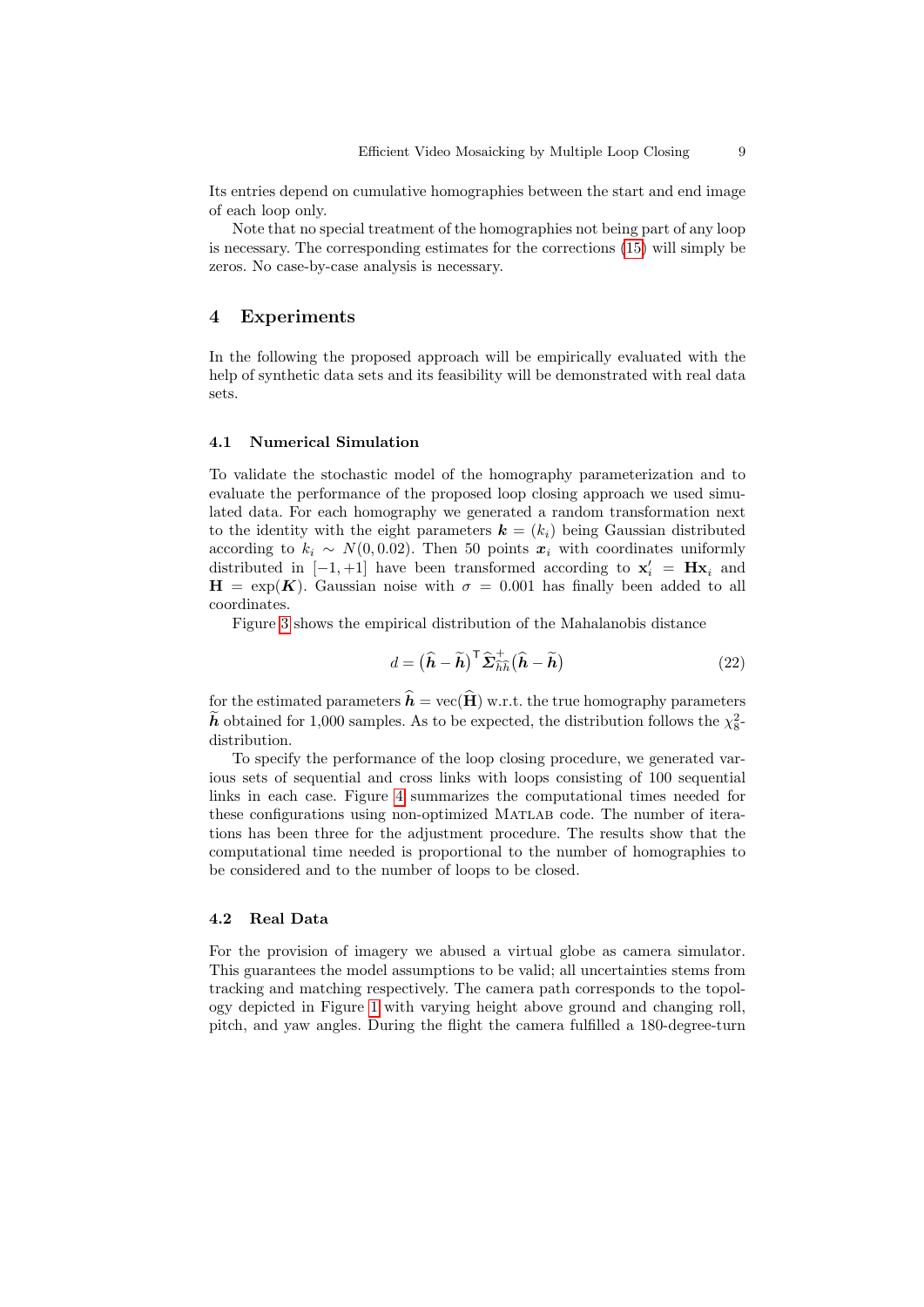

<span id="page-9-0"></span>Fig. 3. Empirical distribution of the Ma-halanobis distance [\(22\)](#page-8-2) following the  $\chi^2_{8}$ distribution

|                                                              | sequential links                                        |  |                         |  |  |  |
|--------------------------------------------------------------|---------------------------------------------------------|--|-------------------------|--|--|--|
|                                                              |                                                         |  | $1,000$ $2,000$ $4,000$ |  |  |  |
|                                                              | $2 0.47 \text{ sec} 0.88 \text{ sec} 1.71 \text{ sec}$  |  |                         |  |  |  |
| cross $4 0.56 \text{ sec} 1.04 \text{ sec} 1.97 \text{ sec}$ |                                                         |  |                         |  |  |  |
| links $8 0.78 \text{ sec} 1.37 \text{ sec} 2.50 \text{ sec}$ |                                                         |  |                         |  |  |  |
|                                                              | $16 1.32 \text{ sec} 2.20 \text{ sec} 4.00 \text{ sec}$ |  |                         |  |  |  |

<span id="page-9-1"></span>Fig. 4. Computational times in seconds for various numbers of homographies and loops to be closed. Performed on a standard CPU @ 1.59 GHz with non-optimized Matlab code.

around its optical axis. Figure [6](#page-10-4) shows one of the 1,024 captured images exemplary.

For each image, salient points have been extracted by the Förstner operator  $(Förstner and Gülch (1987))$  $(Förstner and Gülch (1987))$  $(Förstner and Gülch (1987))$  and tracked in the corresponding subsequent image by the Lucas-Kanade tracker, cf. [Lucas and Kanade](#page-11-8) [\(1981\)](#page-11-8). The respective positional uncertainties – represented by covariance matrices – have been determined for incorporation into the adjustment, too. Four loop closing events have been identified by visual inspection. The correspondencies of the cross links have then been established by applying the scale invariant feature transform [\(Lowe](#page-11-9) [\(2004\)](#page-11-9)) in combination with the random sample consensus, cf. [Fischler and Bolles](#page-10-5) [\(1981\)](#page-10-5).

The mosaic obtained by applying the consecutive homographies only (linear mosaic) is shown in Figure [7](#page-11-10) and reveals numerous discrepancies due to the inevitable drift. Figure [7](#page-11-10) shows the result of the loop closing procedure proposed in Section 2, too. The computing time was 1.4 seconds on a standard CPU @ 1.59 GHz with non-optimized Matlab Code in four iterations.

## 5 Conclusions and Outlook

The proposed loop closing technique offers an easy and efficient way to build large and consistent mosaics quickly in a batch process. It is especially well suited for the processing of video streams since the approach exploits the natural order of these images. The chosen adjustment model, the formulation of the loop constraints, and the exponential parameterization of the homographies lead to efficient computations which can be performed already on board during the flight. The consideration of uncertainties of feature extraction, tracking, and matching makes the approach statistics rigorous.

The capability of instantaneous loop closing compensates for unavoidable drift errors and eases the task of hypotheses testing for potentially occurring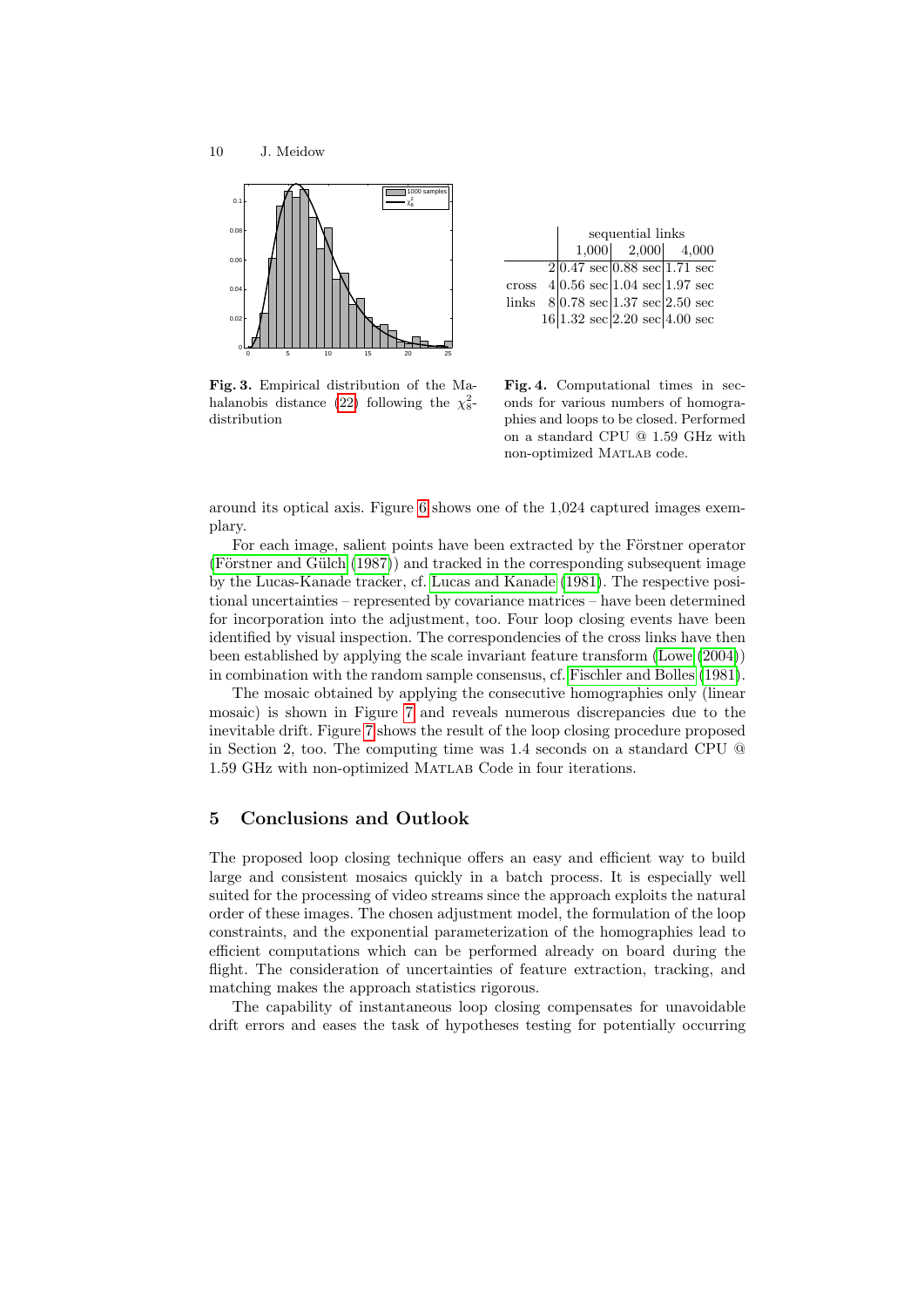



Fig. 5. The visualization of the  $I(I-1)/2$  Mahalanobis distances [\(12\)](#page-6-1) reveals four potential areas of cross links (white spots) for the sequence of I images.

<span id="page-10-4"></span>Fig. 6. Exemplary video image of size  $320 \times 480$  (©GeoContent provided by Google)

<span id="page-10-3"></span>loops in the following. Therefore, this technique paves the way for navigation tasks, too, cf. [Unnikrishnan and Kelly](#page-11-2) [\(2002b\)](#page-11-2) for instance. Another potential application is given in the context of image stabilization or panorama stitching.

For a fully automatic build-up of mosaics an automatic loop detection is necessary. Based on the approach sketched in subsection [3.1](#page-5-2) this will be the subject of future investigations. Last but not least the robustness of the approach w.r.t. violated model assumptions — especially non-planarity — should be tested.

Acknowledgments. The author would like to thank Wolfgang Förstner for his inspiration on minimal representations and Eckart Michaelsen for his unweary readiness for discussions.

## References

- <span id="page-10-2"></span>Begelfor, E., Werman, M.: How to put Probabilities on Homographies. IEEE Trans. on Pattern Recognition and Machine Intelligence 27, 1666–1670 (2005)
- <span id="page-10-0"></span>Caballero, F., Merino, L., Ferruz, J., Ollero, A.: Homography Based Kalman Filter for Mosaic Building. Applications to UAV Position Estimation. In: IEEE International Conf. on Robotics and Automation. pp. 2004–2009 (2007)
- <span id="page-10-5"></span>Fischler, M.A., Bolles, R.C.: Random Sample Consensus: A Paradigm for Model Fitting with Applications to Image Analysis and Automated Cartography. Communications of the ACM 24(6), 381–395 (1981)
- <span id="page-10-1"></span>Förstner, W.: Minimal Representations for Uncertainty and Estimation in Projective Spaces. In: Proc. of Asian Conf. on Computer Vision (2010)